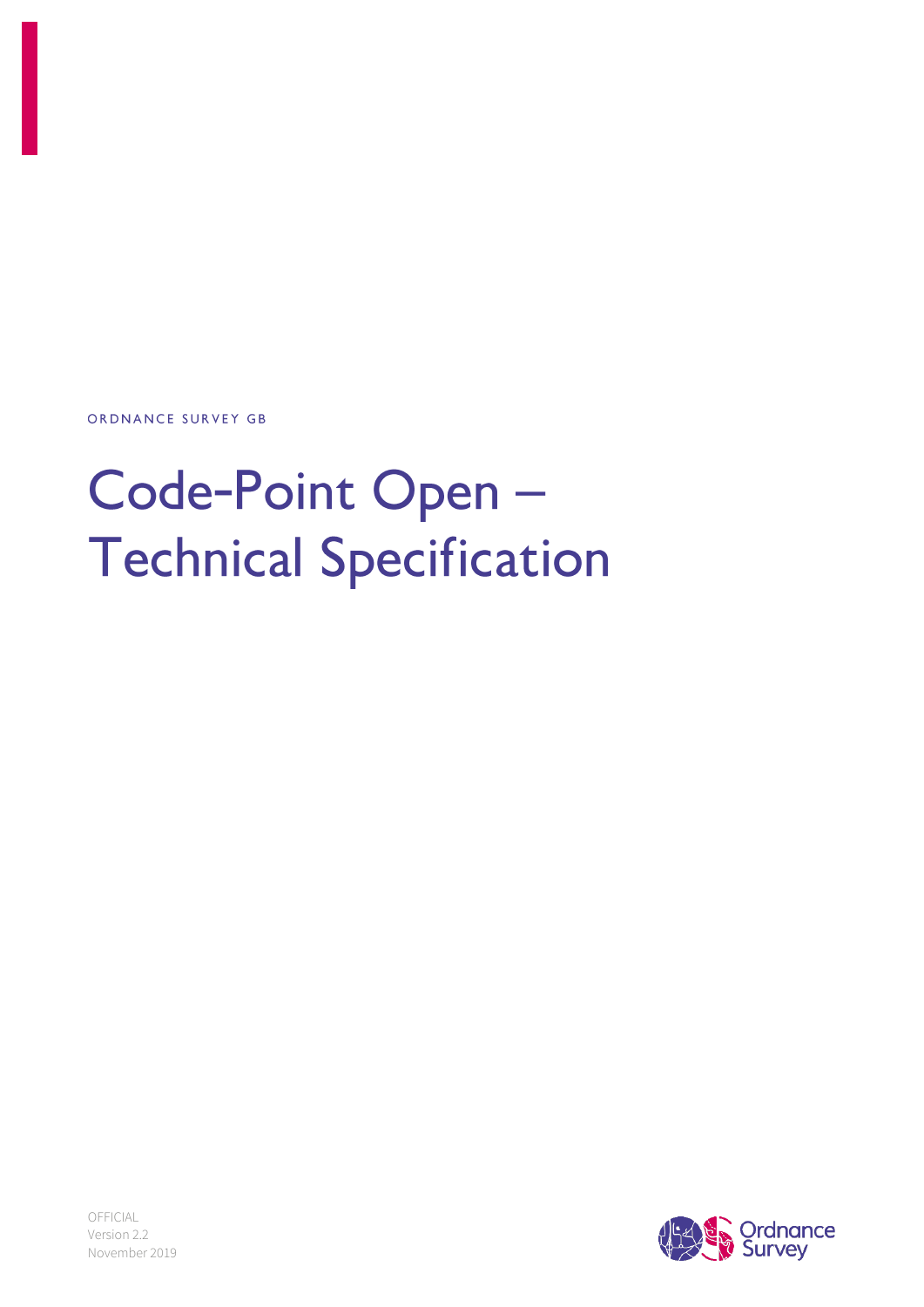| Version Date |            | Description             |
|--------------|------------|-------------------------|
| 2.2          | 28/11/2019 | Updated contact details |

#### Purpose of this Specification

This is the Technical Specification (hereinafter referred to as the 'Specification') for the Code-Point Open product (hereinafter referred to as the 'Product').

We may change the information in this Specification at any time.

We do not accept responsibility for the content of any third-party websites referenced or accessed in or through this Specification.

This document has been screened in accordance with the requirements set out in Ordnance Survey's Equality Scheme. If you have difficulty reading this information in its current format and would like to find out how to access it in a different format (braille, large print, computer disk or in another language), please contact us at : [www.os.uk/contact-us.](http://www.os.uk/contact-us)

#### Copyright in this Specification

© Ordnance Survey Limited 2019. This Specification, (including for the avoidance of doubt, any mapping images reproduced herein), is protected by copyright and apart from the rights expressly granted herein to use the content, all rights are reserved. Any part of this Specification may be copied for use internally in your organisation or business so that you can use the Product for the purpose for which it is licensed to your organisation or business (but not otherwise).

For the avoidance of doubt, no part of this Specification may be reproduced or transmitted in any form or by any means (including electronically) for commercial exploitation, onward sale or as free promotional materials without the prior written consent of Ordnance Survey.

#### **Trademarks**

Ordnance Survey, OS, the OS Logos and the Product are registered trademarks of Ordnance Survey, Britain's mapping agency.

#### <span id="page-1-0"></span>Contact Details

For any questions regarding this product please contact us via our website[: www.os.uk/contact-us.](http://www.os.uk/contact-us)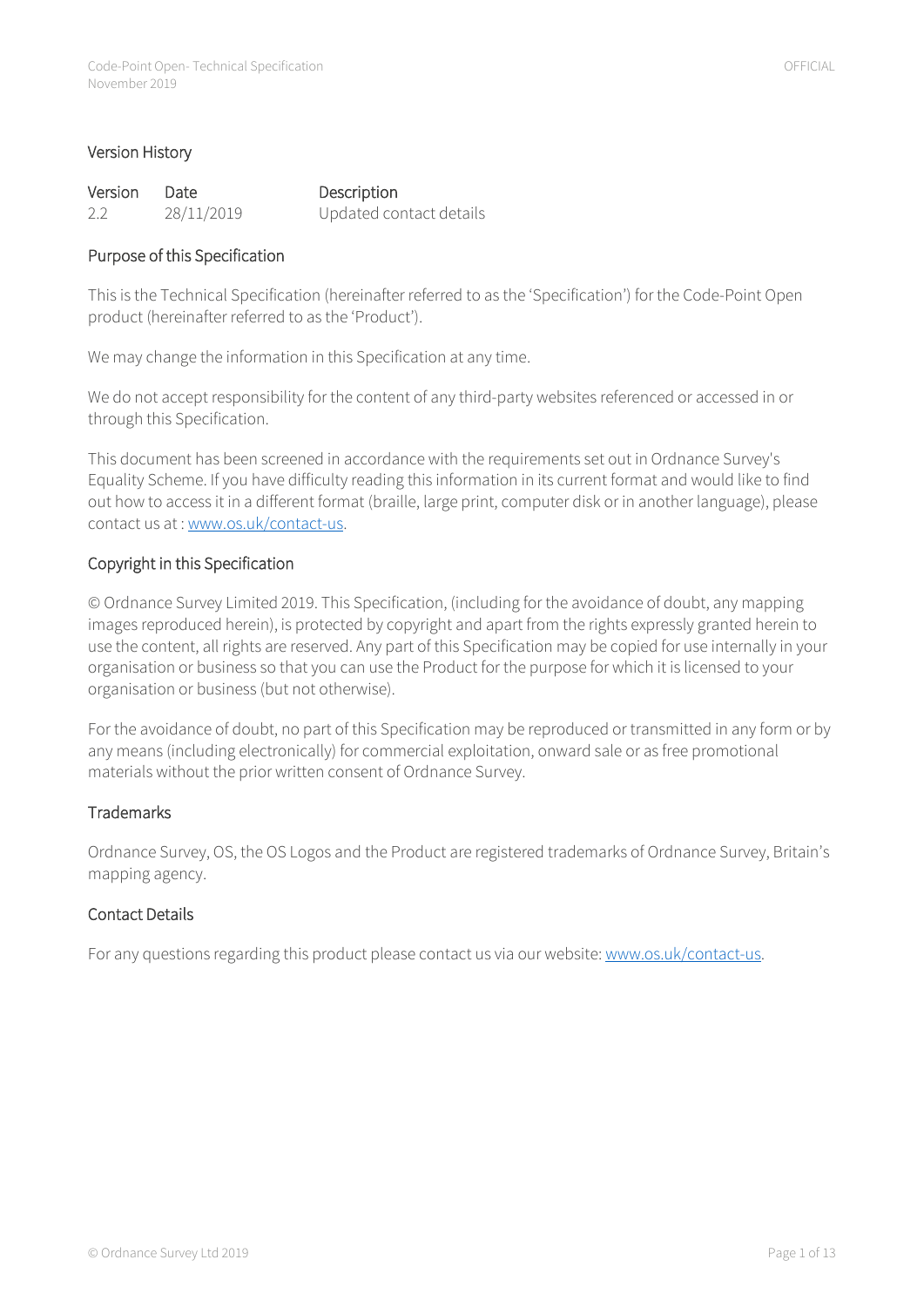# Contents

| 2.  |  |
|-----|--|
| 2.1 |  |
| 2.2 |  |
| 2.3 |  |
| 2.4 |  |
| 3.  |  |
|     |  |
| 4.  |  |
|     |  |
|     |  |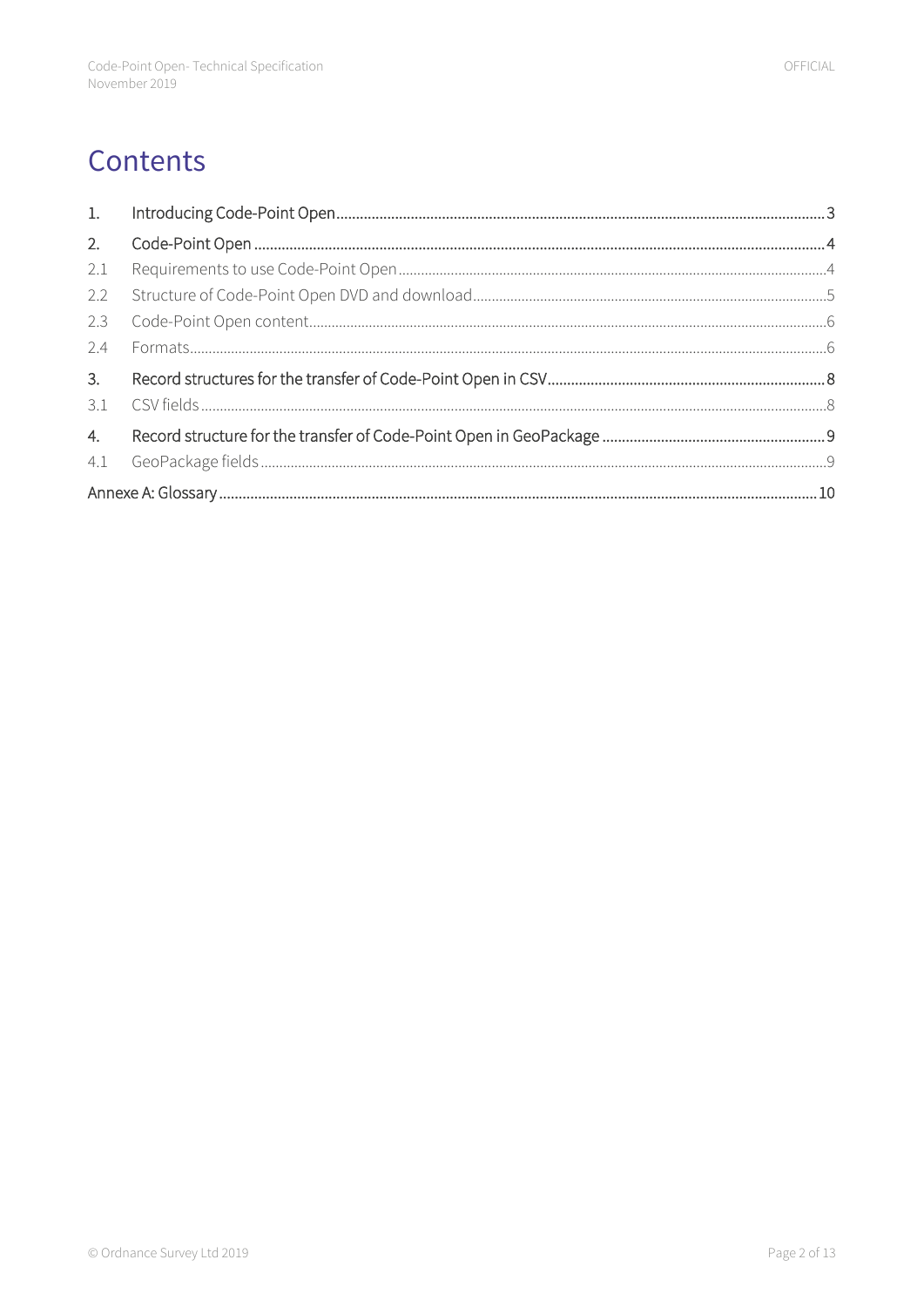# <span id="page-3-0"></span>1. Introducing Code-Point Open

Code-Point Open is a dataset that contain[s postcode units,](#page-13-0) each having a precise geographical location. There are about 1.7 million postcode units in England, Scotland and Wales.

Code-Point Open is a data product and does not include software for analysis but can be used with a variety of programs. Code-Point Open can be loaded onto any desktop PC. Consult your geographical information system (GIS) vendor to establish actual system requirements.

#### Purpose

The purpose of this document is to provide detailed technical information about Code-Point Open.

#### Resources

The following documents are associated with Code-Point Open:

1. Code-Point Open User Guide

#### 2. Code-Point Open Technical Specification

#### Target Audience

This document is intended for:

• Users with technical knowledge in GIS.

#### Glossary of Terms

• A glossary of terms and abbreviations can be found in Annexe A - [Glossary.](#page-10-0)

#### Feedback

Ordnance Survey welcomes all feedback. If you have any comments or require further information, please make contact using the [details](#page-1-0) above or via ou[r website.](https://www.ordnancesurvey.co.uk/forms/contact-form-secure)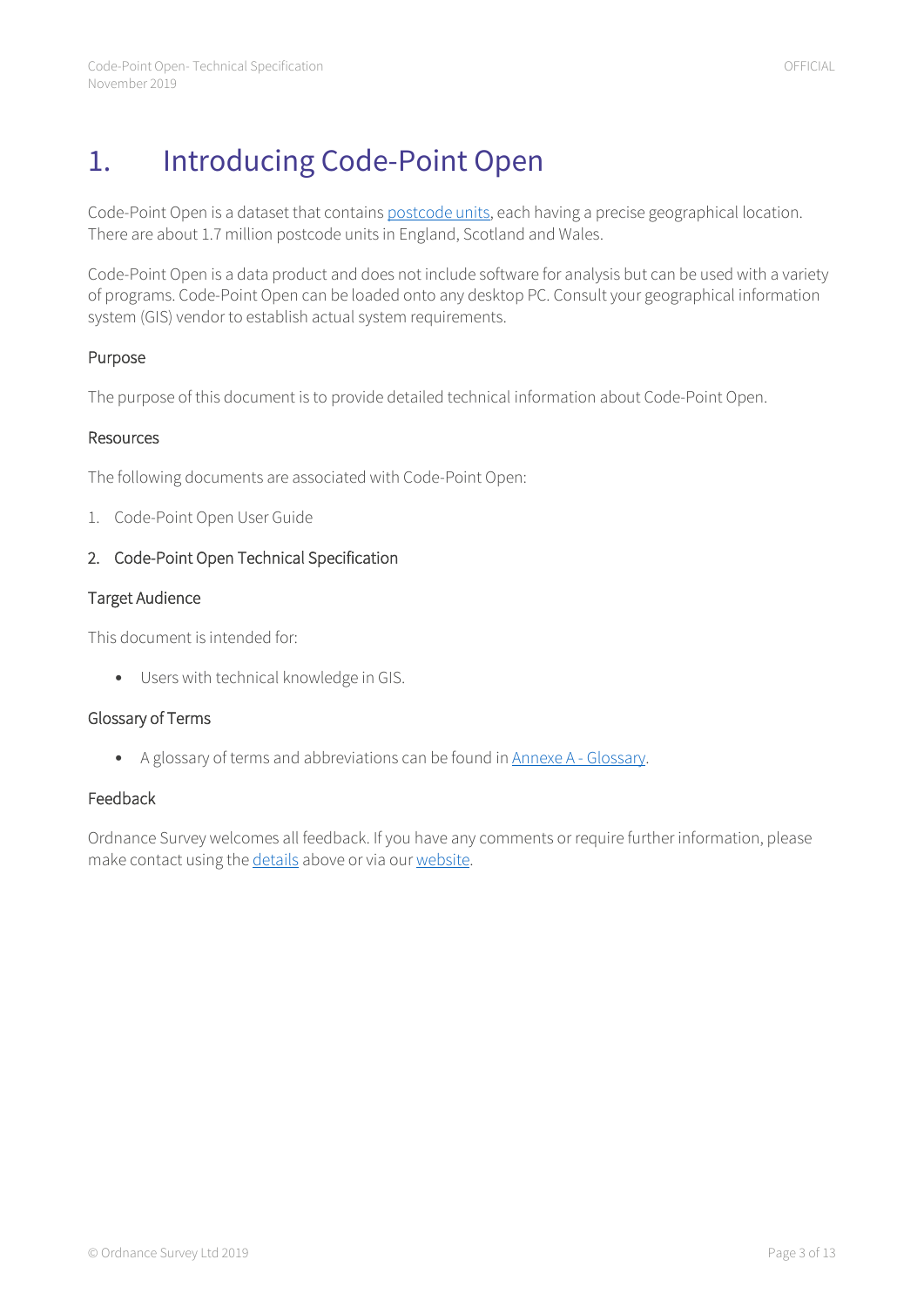## <span id="page-4-0"></span>2. Code-Point Open

### <span id="page-4-1"></span>2.1 Requirements to use Code-Point Open

#### Supply definition

Code-Point Open is only available as national cover of Great Britain and is supplied by DVD or download.

#### Update

Updates are supplied quarterly and provided as a complete resupply, but do not include deleted postcodes.

#### File sizes

File sizes for Great Britain are approximately: comma separated values (CSV) – 190 Mb, GeoPackage – 260 MB

#### Code-Point Open data structure - CSV

There are two folders in the root directory: *DOC* and *Data*.

The *Doc* folder contains the following files:

- LICENCE.TXT important licence information
- CODELIST.XLS lookup table of GSS codes
- NHS\_CODELIST.XLS lookup table of health GSS Codes
- METADATA.TXT number of postcode units in each postcode area
- Code-Point Open column headers description of column headers

The *Data* folder contains the following sub-folders:

• *CSV* – Contains 120 postcode area files in CSV format.

#### Code-Point Open data structure - GeoPackage

A file containing ~1.7 million postcodes and their notional point geometry is supplied. The lookup tables for GSS Codes (Codelist.xls) and health codes (NHS Codelist.xls), as well as the Licence.txt file can be found under Useful Downloads at [https://www.ordnancesurvey.co.uk/business-and-government/help-and](https://www.ordnancesurvey.co.uk/business-and-government/help-and-support/products/code-point-open.html)[support/products/code-point-open.html](https://www.ordnancesurvey.co.uk/business-and-government/help-and-support/products/code-point-open.html)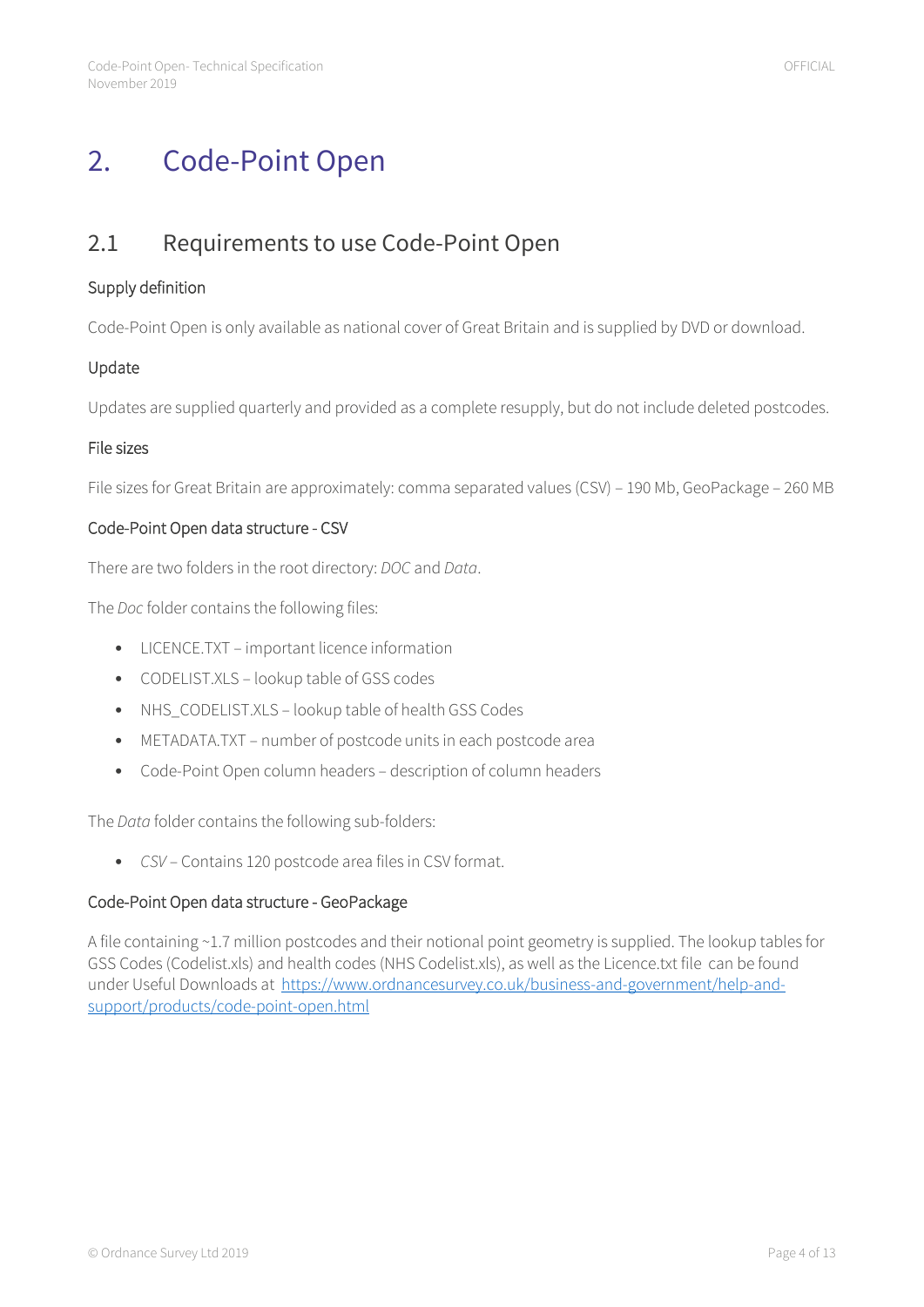### <span id="page-5-0"></span>2.2 Structure of Code-Point Open DVD and download

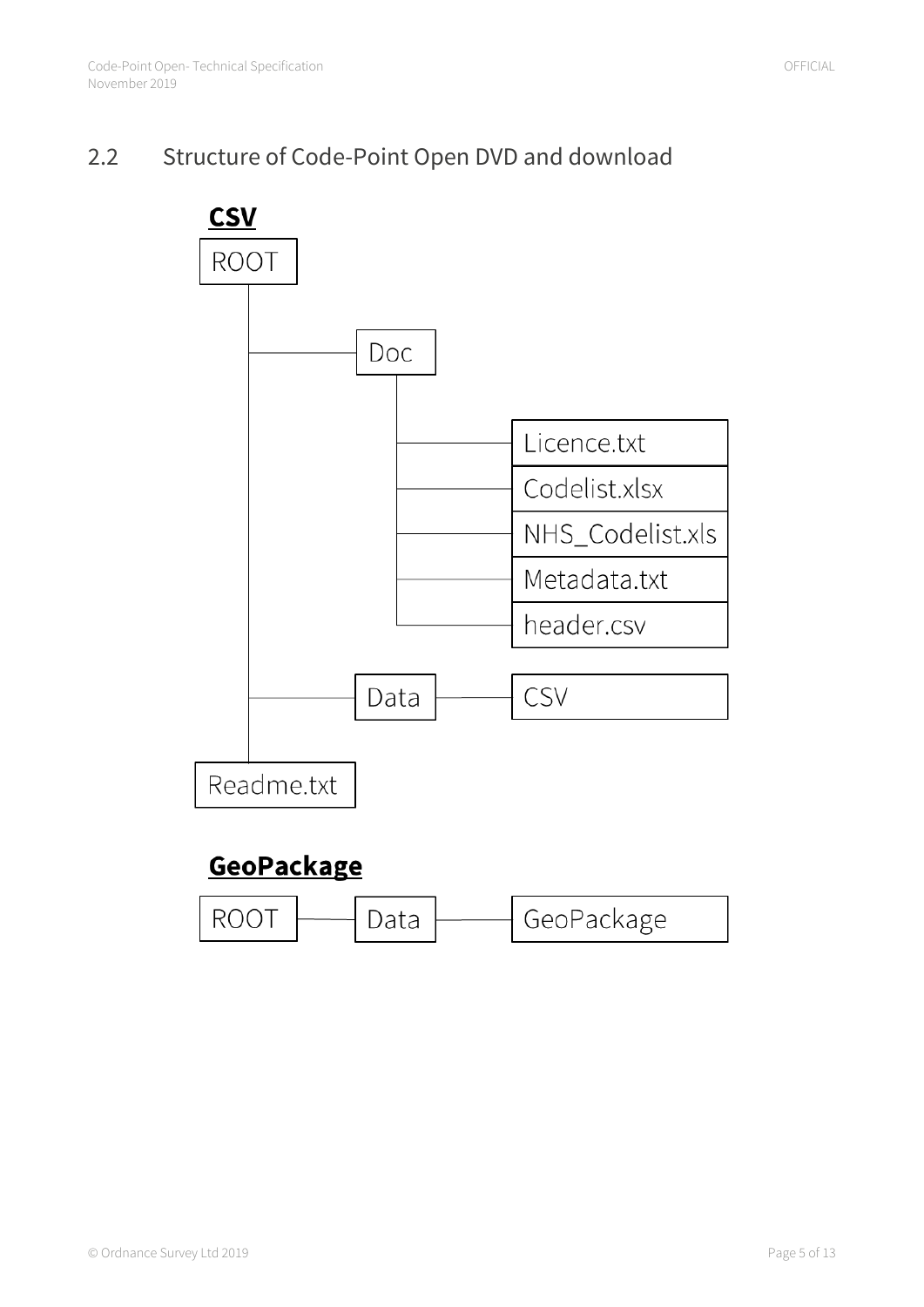### <span id="page-6-0"></span>2.3 Code-Point Open content

Code-Point Open provides the following data:

- Postcode unit
- Positional quality indicator
- Easting\*
- Northing\*
- Country code
- National Health Service health authority code\*\*
- National Health Service regional health authority code\*\*
- Administrative ward code\*\*
- Administrative district code\*\*
- Administrative county code\*\*

\*These are not supplied as attributes in the GeoPackage format. These are within the associated geometry.

\*\* The attribute is blank when the entity does not have a code. The Welsh Local Health Boards are included in Code-Point Open.

### <span id="page-6-1"></span>2.4 Formats

Code-Point Open is available in comma-separated values (CSV) or GeoPackage.

#### **CSV**

CSV is a common interchange format for spreadsheets and databases, and facilitates a simplistic use of Code-Point Open. Each field is either textual, for example SO515RU, or numeric, for example 21. Within the CSV each field is separated from the next by a comma. If the field is textual, then the text is enclosed in double quotes, for example, "SO515RU".

This method of representation can also be referred to as a comma delimited file (CDF). All coordinate values within Code-Point Open are given with a precision of 1 metre.

For convenience, this is referred to as CSV throughout. The structure of Code-Point Open supplied in CSV is described in Chapter 2 of this technical specification.

#### GeoPackage

GeoPackage (\*.gpkg) is an open, standards based, data format as is defined by the Open Geospatial Consortium (OGC). It is designed to be a lightweight format that can contain large amounts of varied and complex data in a single, easy to distribute and ready to use file.

GeoPackage offers users the following benefits: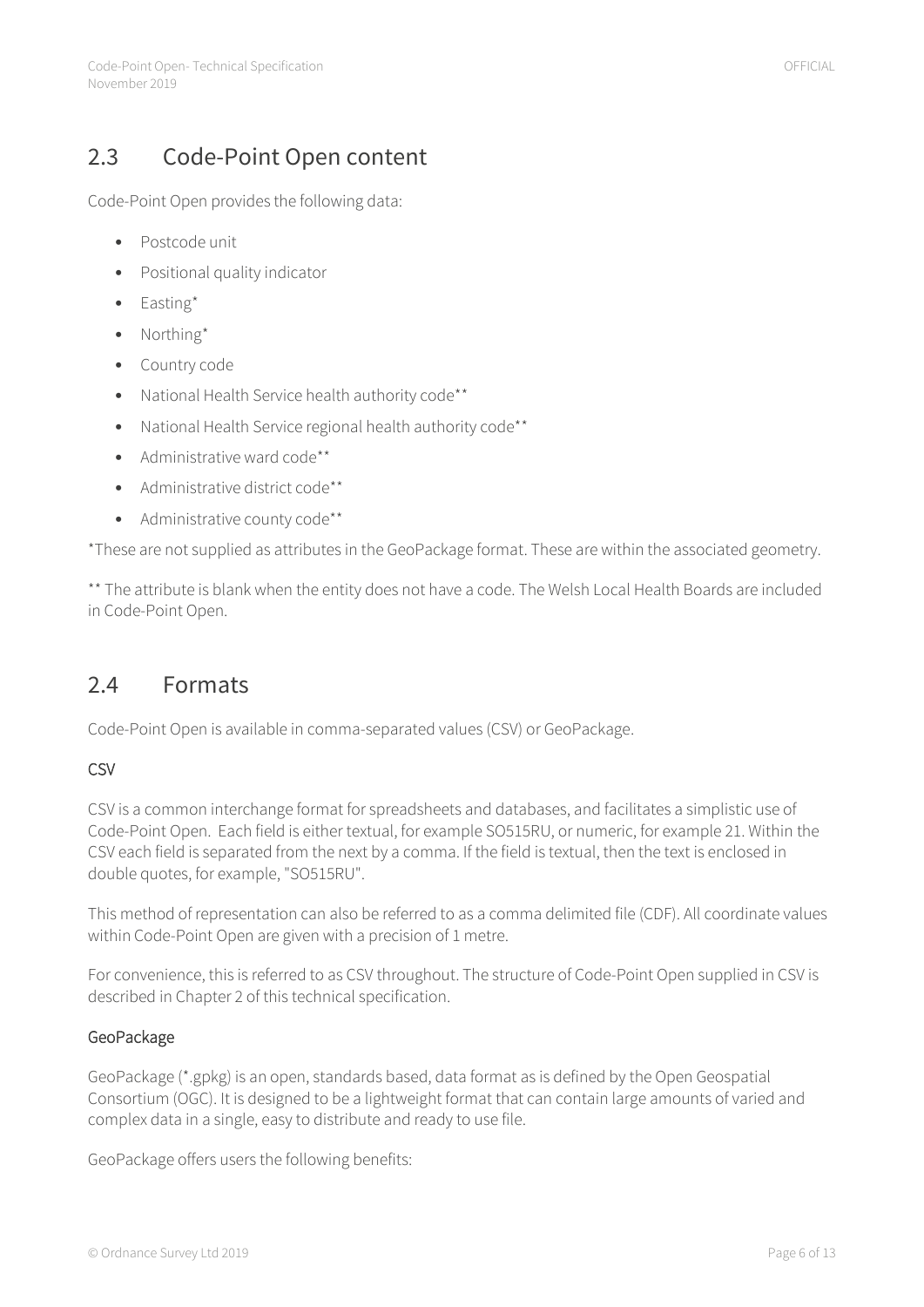- The single file is easy to transfer and offers the end-user a rich experience.
- Attribute names are not limited in length making it more user friendly.
- No file size limit so lots of data can be easily accommodated.
- Supports raster, vector and database formats making it a highly versatile solution.
- It is an OGC Standard.
- In most cases, it is a plug-in-and-play.

GeoPackage was released in 2014 and is still a relatively new format. As a result, some older software packages may have trouble loading it or may need a plugin in order to do so. If this is the case, your version of GIS may need updating. For example, QGIS software, as of version 2.18 (October 2016), can interact with GeoPackage files without needing additional plugins or settings. Earlier versions will either require a plugin or will not be able to interact with this format at all.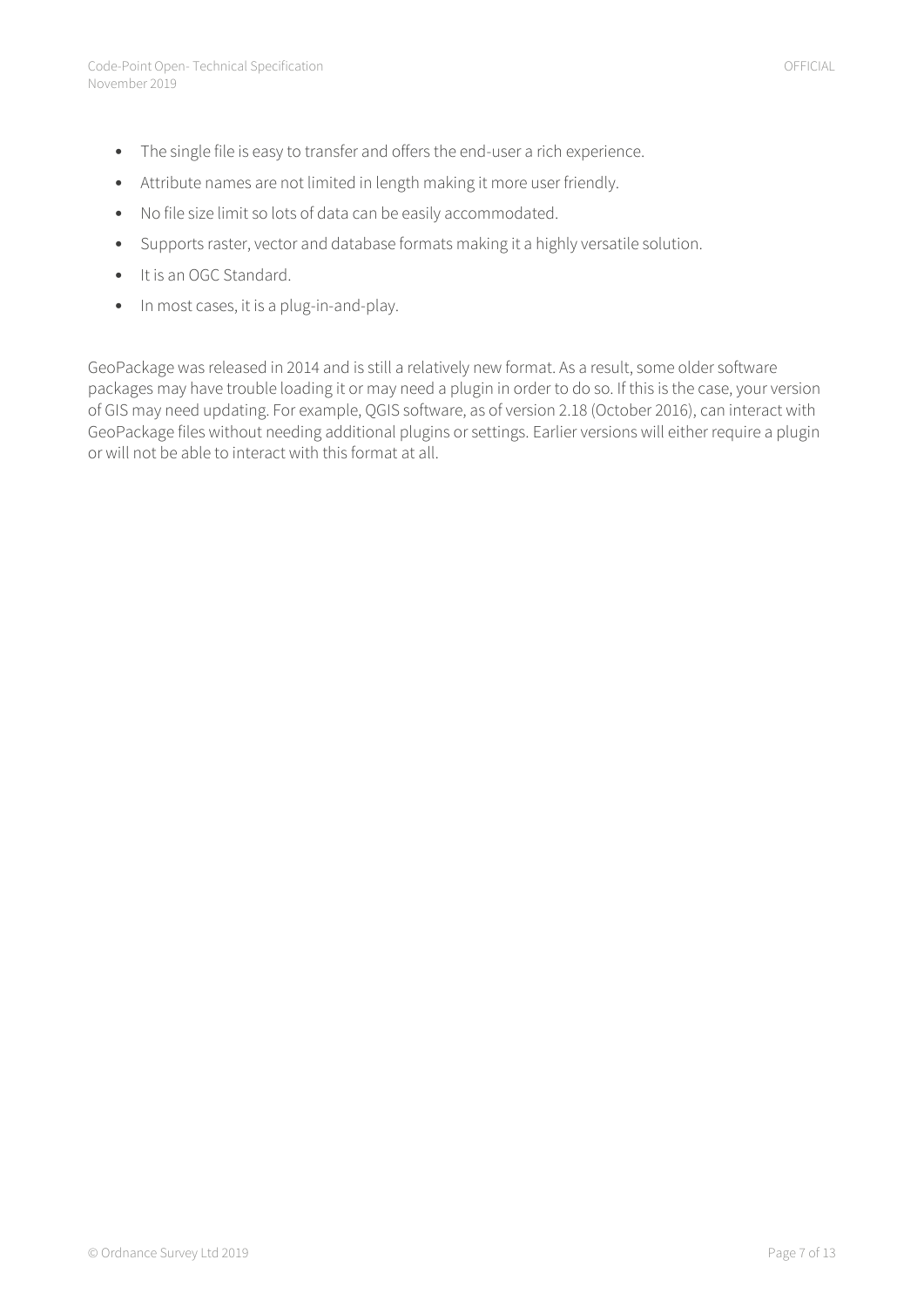# <span id="page-8-0"></span>3. Record structures for the transfer of Code-Point Open in CSV

### <span id="page-8-1"></span>3.1 CSV fields

The CSV will contain the following fields separated by commas in the following order:

| <b>Mnemonic</b> | Description                        | Format | <b>Size</b>   |
|-----------------|------------------------------------|--------|---------------|
| <b>PC</b>       | Postcode unit                      | A7     |               |
| PQ              | Positional quality indicator       | 12     | $\mathcal{P}$ |
| EA              | Eastings                           | 16     | $\star$       |
| <b>NO</b>       | Northings                          |        | $\star$       |
| C.Y             | Country code                       | A9     | 9             |
| <b>RH</b>       | NHS regional health authority code | A9     | 9             |
| LH              | NHS health authority code          | A9     | 9             |
| <b>CC</b>       | Administrative county code         | A9     | 9             |
| DC              | Administrative district code       | A9     | 9             |
| <b>WC</b>       | Administrative ward code           | A9     | 9             |

Those fields containing text, that is, alphanumeric (A), will be enclosed by double quotes, which have not been included in the sizes listed above. 'I' indicates an Integer Value.

Fields with null data will appear as "" for text or 0 for a numeric.

Each record will be terminated with a carriage return character (ASCII 13) and a line feed character (ASCII 10).

#### Examples of a Code-Point Open CSV record:

"EX1 1AE",10,291966,92583,"E92000001","E19000002","E18000010","E10000008","E07000041","E05011020"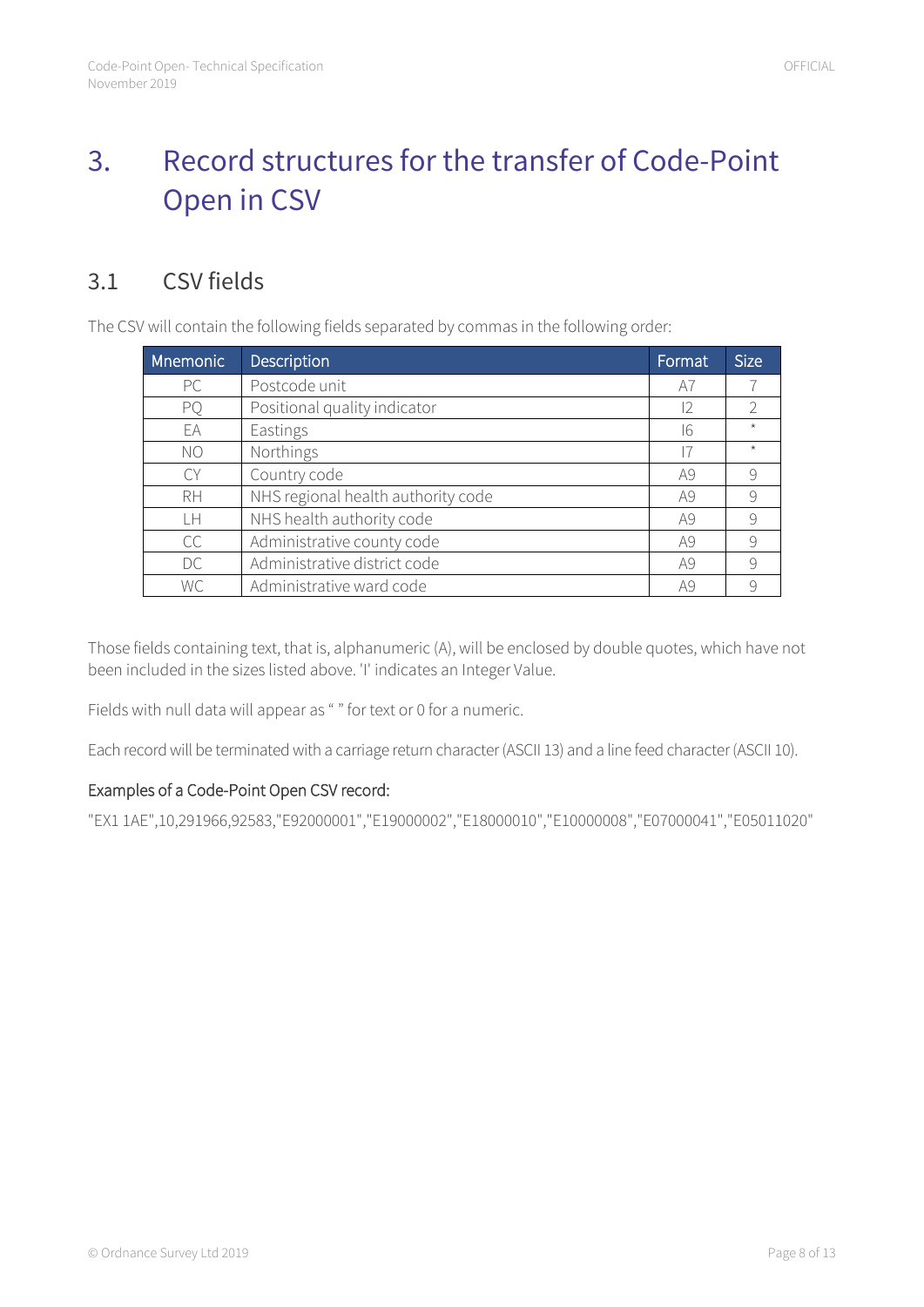# <span id="page-9-0"></span>4. Record structure for the transfer of Code-Point Open in GeoPackage

### <span id="page-9-1"></span>4.1 GeoPackage fields

The GeoPackage will contain the following fields in the following order:

| Field name                   | Description                        | Format   | <b>Size</b>   |
|------------------------------|------------------------------------|----------|---------------|
| Postcode                     | Postcode unit                      | Text     |               |
| Positional_quality_indicator | Positional quality indicator       | smallINT | $\mathcal{D}$ |
| Country_code                 | Country code                       | Text     | 9             |
| NHS_regional_HA_code         | NHS regional health authority code | Text     | 9             |
| NHS_HA_code                  | NHS health authority code          | Text     | $\mathcal{Q}$ |
| Admin_county_code            | Administrative county code         | Text     | 9             |
| Admin_district_code          | Administrative district code       | Text     | 9             |
| Admin_ward_code              | Administrative ward code           | Text     | $\mathsf{Q}$  |

The Eastings and Northings value of the Code-Point are not included as an attribute value and are supplied as two-dimensional geometrical points.

#### Examples of a Code-Point Open record (attributes shown for the yellow point below):



|        | Postcode Positional_quality_indicator Country_code NHS_regional_HA_code NHS_HA_code Admin_county_code Admin_district_code Admin_ward_code |              |           |           |           |           |           |
|--------|-------------------------------------------------------------------------------------------------------------------------------------------|--------------|-----------|-----------|-----------|-----------|-----------|
| EX11AE |                                                                                                                                           | 10 F92000001 | E19000002 | E18000010 | E10000008 | F07000041 | F05011020 |

#### Coordinate System

The coordinate system i[s National Grid.](#page-11-0) The National Grid coordinates are to a resolution of 1 metre.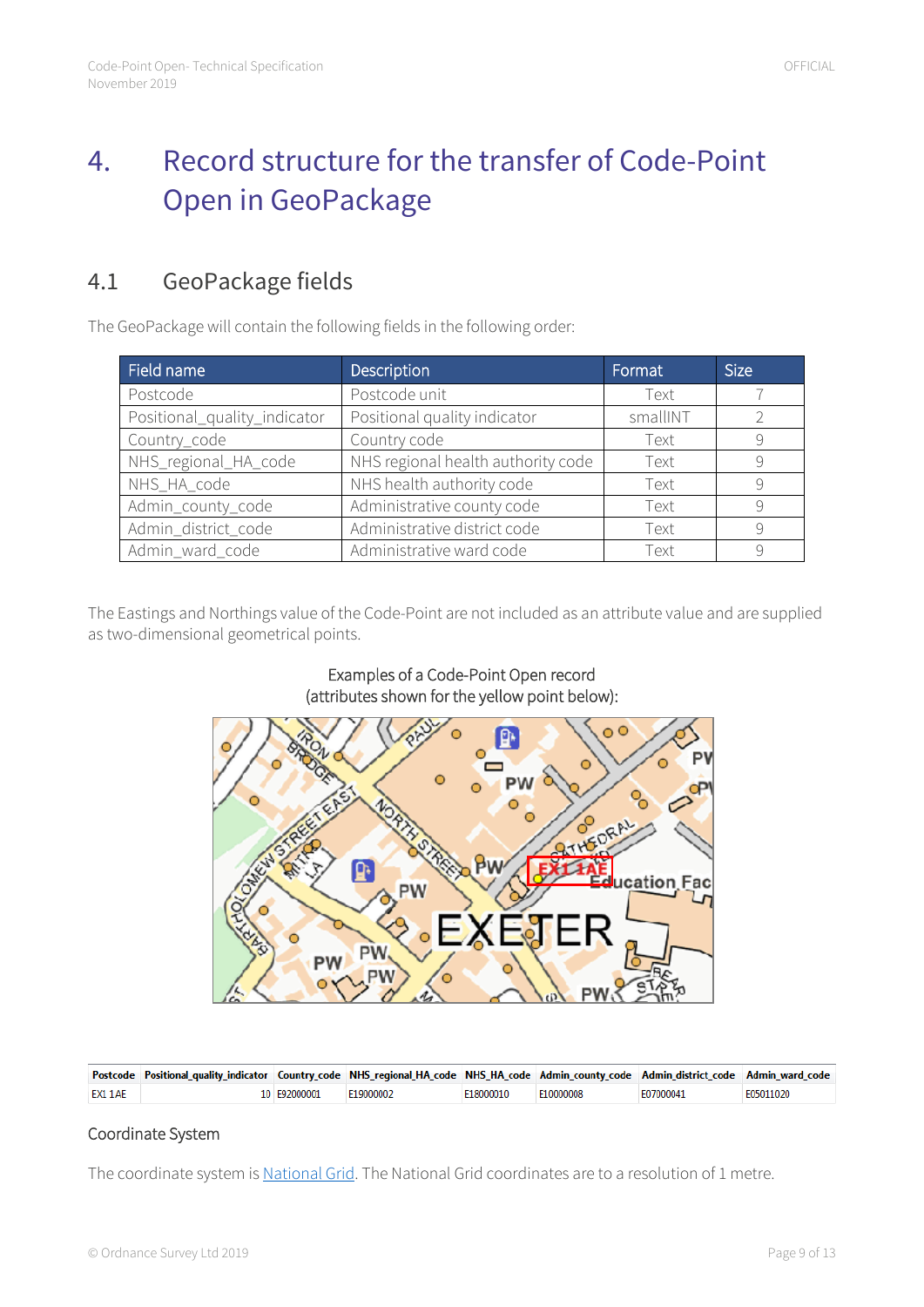# <span id="page-10-0"></span>Annexe A: Glossary

#### addressed premise

A permanent or non-permanent building structure with an address being a potential delivery point for Royal Mail.

Examples of an addressed premise could be a house, a flat within a block of flats, a caravan site, a bollard to which several houseboats may be moored, or an organisation occupying the whole of a building.

#### building

A physical, walled structure connected to foundations that has, or will have, a roof. This definition includes buildings surveyed at foundation stage.

#### <span id="page-10-1"></span>CPLC (Code-Point location coordinate)

[A National Grid reference](#page-11-1) for eac[h postcode unit.](#page-13-0) It is a two-dimensional coordinated point to a resolution of 1 metre. Coordinates are attributed from Gridlink using an accuracy hierarchy.

#### Country code

The code used by the Office of National Statistics to indicate the country in which the Code-Point georeference lies. This has replaced the PAF update date field.

#### **Country Code**

| F92000001 |
|-----------|
| S92000003 |
| W92000004 |
| N92000002 |
|           |

#### Comma-separated values (CSV)

The CSV file format is commonly used to exchange data between different applications, for example, Microsoft Excel and Access. Being text files, CSV files can also be viewed in *Notepad*.

#### delivery point

A Royal Mail-defined point to which mail is delivered. This may be a property (private address), organisation, mailbox or even, very rarely, the name of an individual. These categories are derived from the *Programmers' Guide* from Royal Mail. This is distinct from the addressed premise because there may be more than one organisation at an address.

#### Gridlink

Gridlink is the name given to a joined-up Government initiative involving Royal Mail, the Office for National Statistics, National Records of Scotland (NRS), Land & Property Services and Ordnance Survey. All these organisations are involved in the georeferencing of postcodes and the relating of postcodes to administrative and National Health Service areas and so on.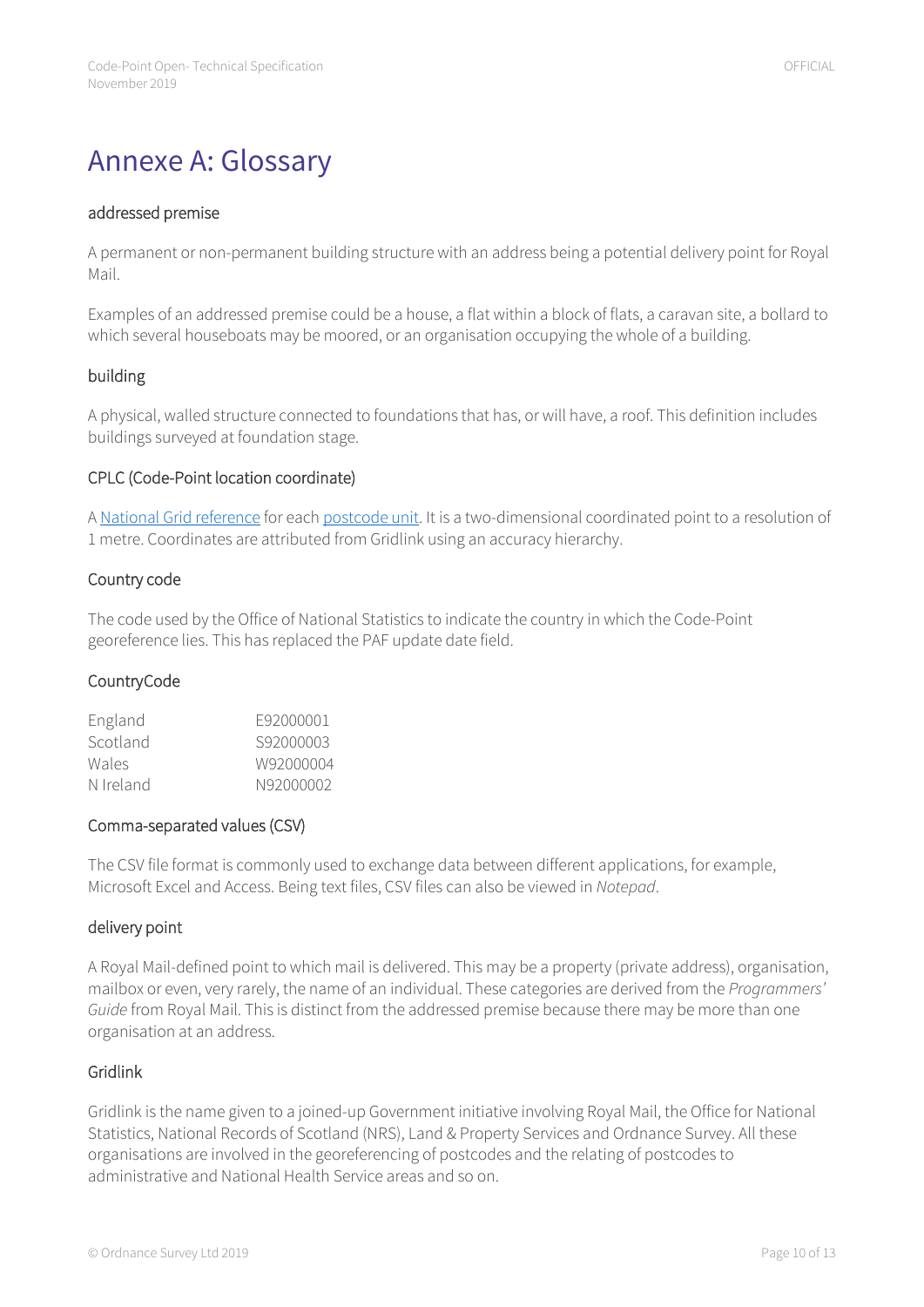#### inward code or incode

Se[e postcode.](#page-12-0)

#### matched address

An address, resulting from a match between the OS MasterMap Topography Layer data and PAF, which has been allocated a coordinate position. The match may be a result of either manual or automatic matching, the latter encompassing both full and 'fuzzy logic' matching.

#### <span id="page-11-0"></span>National Grid

A unique referencing system that can be applied to all Ordnance Survey maps of Great Britain (GB) at all scales. It is used by Ordnance Survey on all post-war mapping to provide an unambiguous spatial reference in Great Britain for any place or entity whatever the map scale. The National Grid is defined by the OSGB36 spheroid.

#### <span id="page-11-1"></span>National Grid reference (NGref)

The National Grid provides a unique reference system that can be applied to all Ordnance Survey maps of Great Britain. The map of Great Britain is covered by 100 km by 100 km grid squares, with the origin lying to the west of the Isles of Scilly. When a National Grid reference is quoted, the easting (left to right direction) is always given before the northing (upwards direction).

A National Grid reference (to 1 metre) will identify the spatial position of th[e CPLC.](#page-10-1)

#### non-geographic postcodes

Special non-geographic postcodes are allocated to single organisations who receive an exceptionally large amount of mail. These are included in Code-Point Open.

#### outward code or outcode

See [postcode.](#page-12-0)

#### Postcode Address File (PAF)

PAF now contains the postal addresses and postcodes of approximately 28 million delivery points in Great Britain.

#### Postal Address Location Feed (PALF)

The PAL Feed is provided to Ordnance Survey from GeoPlace, who have geocoded the PAF feed from Royal Mail, using source coordinates from Local Authorities in England, Wales & Scotland and Ordnance Survey.

#### positional quality indicator (PQI)

The positional quality indicator is a flag used to indicate the positional accuracy of the coordinates allocated to each postcode record. There are seven PQI values for the positional quality of CPLCs.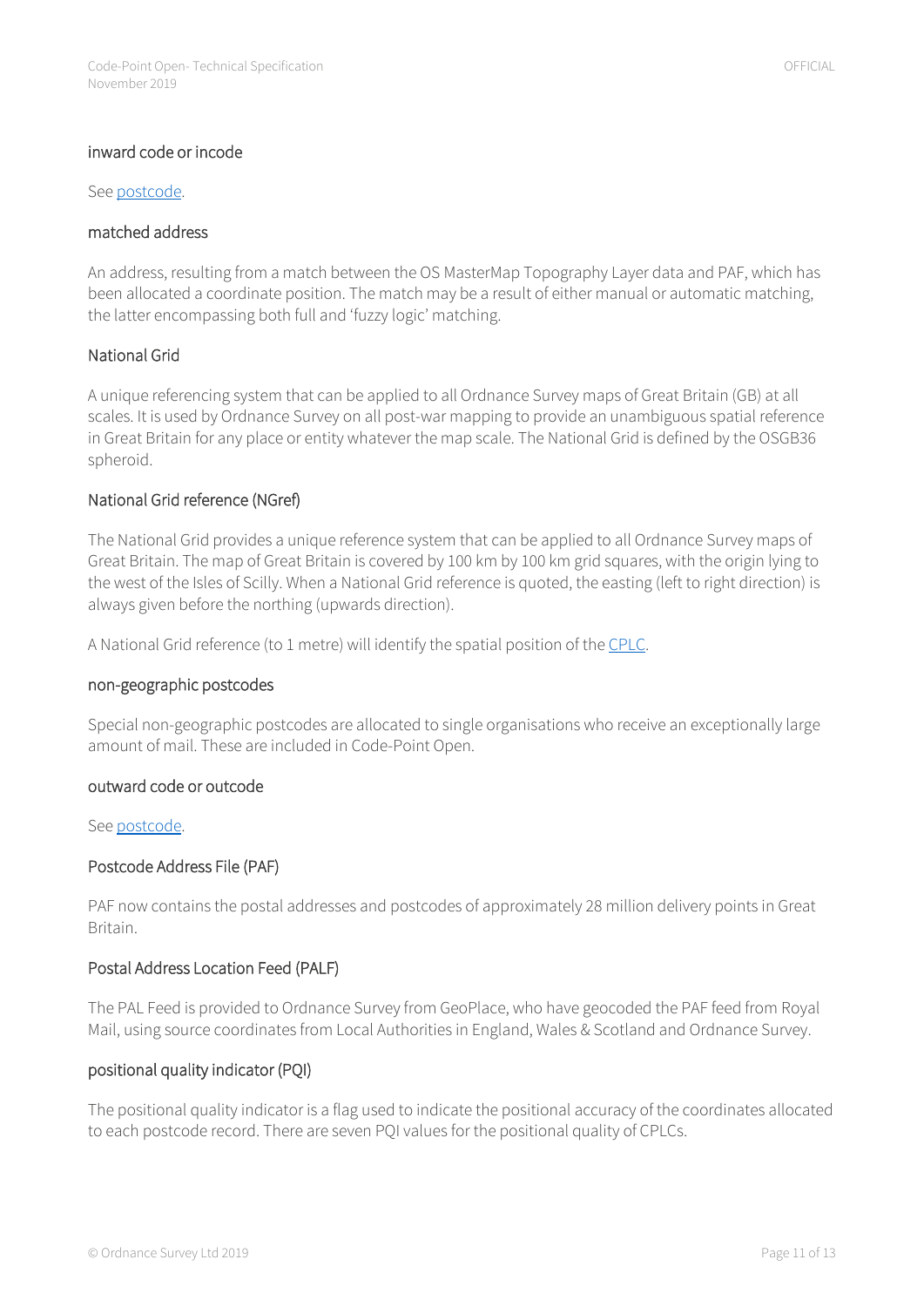#### postal address

A postal address is a delivery point that is currently receiving mail. There may be many delivery points within an individual building structure as shown in OS MasterMap Topography Layer data.

#### <span id="page-12-0"></span>postcode

An abbreviated form of address made up of combinations of between five and seven alphanumeric characters. A postcode may cover between 1 and 100 addresses. The average number of addresses per postcode is 15.

There are two main components of a postcode:

- The outward code (also called outcode). The first two to four characters of the postcode, constituting the postcode area and the postcode district. It is the part of the postcode that enables mail to be sent from the accepting office to the correct area for delivery.
- The inward code (also called incode). The last three characters of the postcode, constituting the postcode sector and the postcode unit. It is used to sort mail at the local delivery office.

For example:

|           | Outward  | Inward |           |  |
|-----------|----------|--------|-----------|--|
| <b>NW</b> | 6        | 4      | <b>DP</b> |  |
|           |          |        | Unit      |  |
|           |          | Sector |           |  |
|           | District |        |           |  |
| Area      |          |        |           |  |

#### postcode area

An area given a unique alphabetic coding by Royal Mail to facilitate the delivering of mail. The area is identified by one or two alpha characters at the start of the full postcode, the letters being derived from a town, city or district falling within the postcode area. There are, at present, 120 postcode areas in Great Britain, for example, SO for Southampton, MK for Milton Keynes, B for Birmingham or W for London West. The postcode area code constitutes the first part of the outward code.

#### postcode district

A sub-area of the postcode area, specified by the character sub-string within the first half of a full postcode, which may be numeric, alphabetic or alphanumeric; for example, 42 from MK42 6GH or 1A from W1A 4WW. There are approximately 2 986 postcode districts in Great Britain.

*NOTE: there are certain non-geographic districts. In these instances, a district code is allocated to cover all large users in the postcode area.*